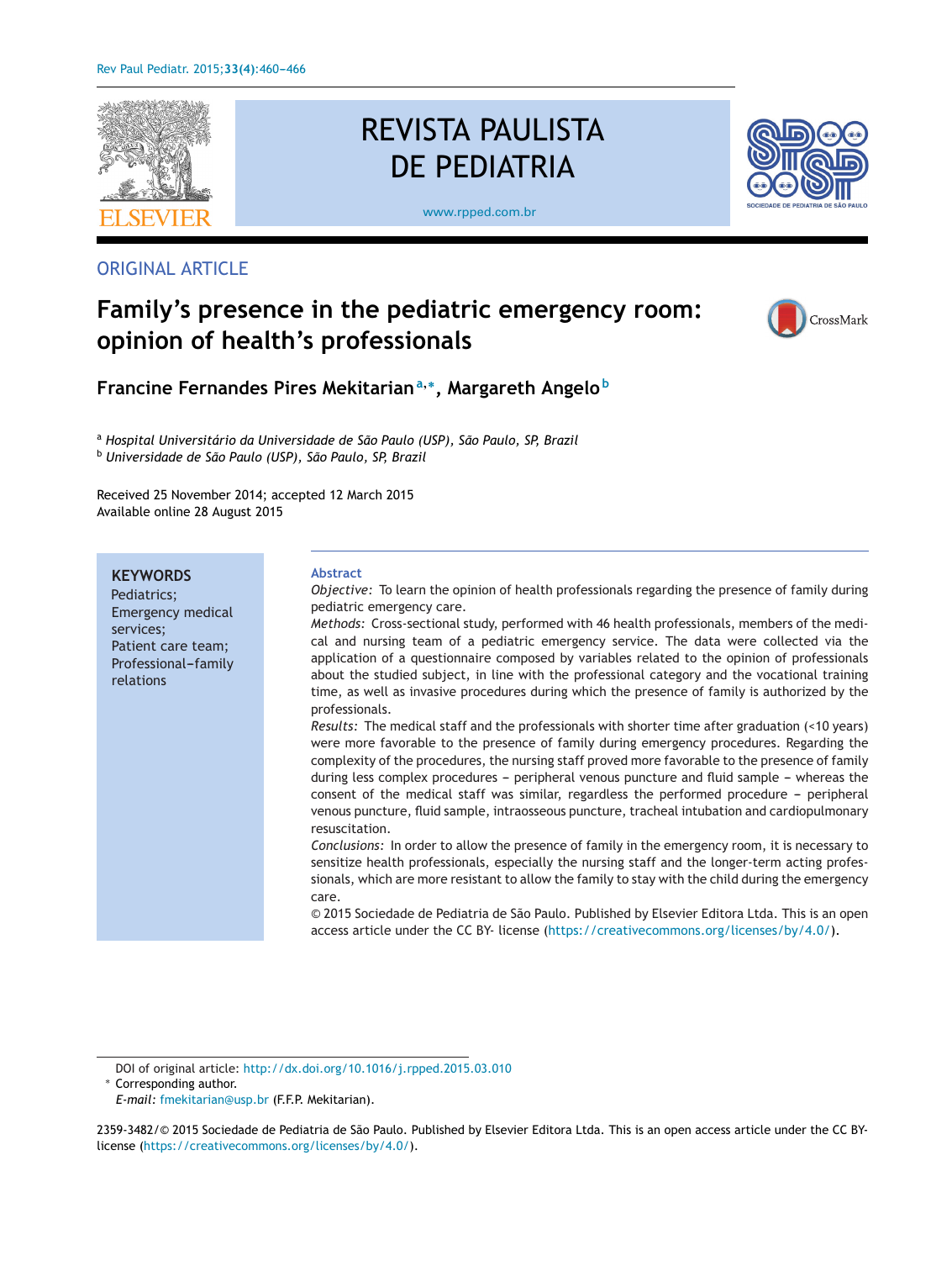**PALAVRAS-CHAVE** Pediatria; Servicos médicos de emergência; Equipe de assistência ao paciente; **Relações** profissional-família

#### **Presenc¸a da família em sala de emergência pediátrica: opiniões dos profissionais de saúde**

#### **Resumo**

*Objetivo:* Conhecer as opiniões de profissionais de saúde em relação à presença da família durante o atendimento em sala de emergência pediátrica.

*Métodos:* Estudo transversal, realizado com 46 profissionais de saúde, integrantes das equipes médica e de enfermagem, de um servico de pronto-socorro infantil. Os dados foram coletados por meio da aplicação de um questionário composto por variáveis relacionadas à opinião dos profissionais em relação ao tema estudado, associada à categoria profissional e ao tempo de formação profissional, além de quais procedimentos invasivos em que os profissionais autorizam a presença da família.

*Resultados:* A equipe médica e os profissionais com menor tempo de formação (<10 anos) foram mais favoráveis à presenca da família durante os procedimentos de emergência. Em relacão à complexidade dos procedimentos, a equipe de enfermagem se mostrou mais favorável à presenca da família em procedimentos menos complexos-puncão venosa periférica e coleta de líquor, enquanto a concordância da equipe médica foi similar, independente do procedimento realizado-punção venosa periférica, coleta de liquor, punção intraóssea, intubação traqueal e reanimacão cardiopulmonar.

*Conclusões:* Para permitir a presença da família em sala de emergência, é necessário sensibilizar profissionais de saúde, especialmente a equipe de enfermagem e os profissionais formados há mais tempo, que são mais resistentes a permitir que a família fique ao lado da criança durante o atendimento de emergência.

© 2015 Sociedade de Pediatria de São Paulo. Publicado por Elsevier Editora Ltda. Este é um artigo Open Access sob a licença CC BY [\(https://creativecommons.org/licenses/by/4.0/deed.pt\)](https://creativecommons.org/licenses/by/4.0/).

## **Introduction**

Family-Centered Care (FCC) is a global trend in health care provision. Its main premise is that the assistance shall be planned for the entire family and not just for the patient. This care model started between the decades of 1950-60, from the moment when the negative psychological effects that physical separation of parents had on children were recognized, and therefore parents could be included in the care of their child within the hospital environment.<sup>[1](#page-5-0)</sup>

In Brazil, this model of care is not yet integrated into the health care services. Although the Child and Adolescent Statute (Estatuto da Criança e do Adolescente) recommends the permanent presence of parents next to the hospitalized child, it is not only this presence that will ensure that FCC will be followed. $<sup>2</sup>$  $<sup>2</sup>$  $<sup>2</sup>$  In addition to allowing the presence</sup> of the family, one must also recognize the family needs, perspectives and choices.<sup>[3](#page-5-0)</sup>

According to the FCC guideline, families should be encouraged to participate in patient care at all levels of hospital care.<sup>[3](#page-5-0)</sup> Considering the introduction of this model of care in the emergency room, it becomes necessary to allow families to decide whether they want or not to be close to the patient during invasive and cardiopulmonary resuscitation (CPR) procedures.[4](#page-5-0)

Although international organizations, such as the American Heart Association and the Emergency Nurses Association, recommend a model of care that favors the presence of family members during invasive and CPR procedures in the emergency room, family members are still invited by health professionals to leave the room. $5,6$  It is essential that such practice be normalized by institutional protocols, so that this decision does not depend exclusively on the healthcare team.[4](#page-5-0)

In general, as it is the healthcare team who decides whether the family can stay in the emergency room, it is important to understand their perspectives. Health professionals justify that they ask the families to leave for fear the family will lose emotional control and interfere with the provided care. They also believe that, with the family present during care, the professionals might feel anxious, especially the professionals in training, which could interfere with their capacity and concentration when performing the procedures. Additionally, they report the fear that the family will keep stressful memories related to the care, even more so in unfavorable outcomes.<sup>[7](#page-5-0)</sup> Although there is no scientific evidence to support these beliefs, this remains a widely debatable subject.

Even though there are international publications on the subject, there are no national studies that have specifically addressed this issue, which justifies the need to know the opinions of health professionals working in pediatric emergency services in our cultural scenario. Thus, this study aims to know the opinions of health care professionals working in a Brazilian child emergency service in relation to the presence of family members in the room during emergency care. The outcomes related to the professional's consent or not for the presence of family members in the pediatric emergency room were: professional's previous experience with family in that environment; professional category; time since graduation and type of invasive procedure performed.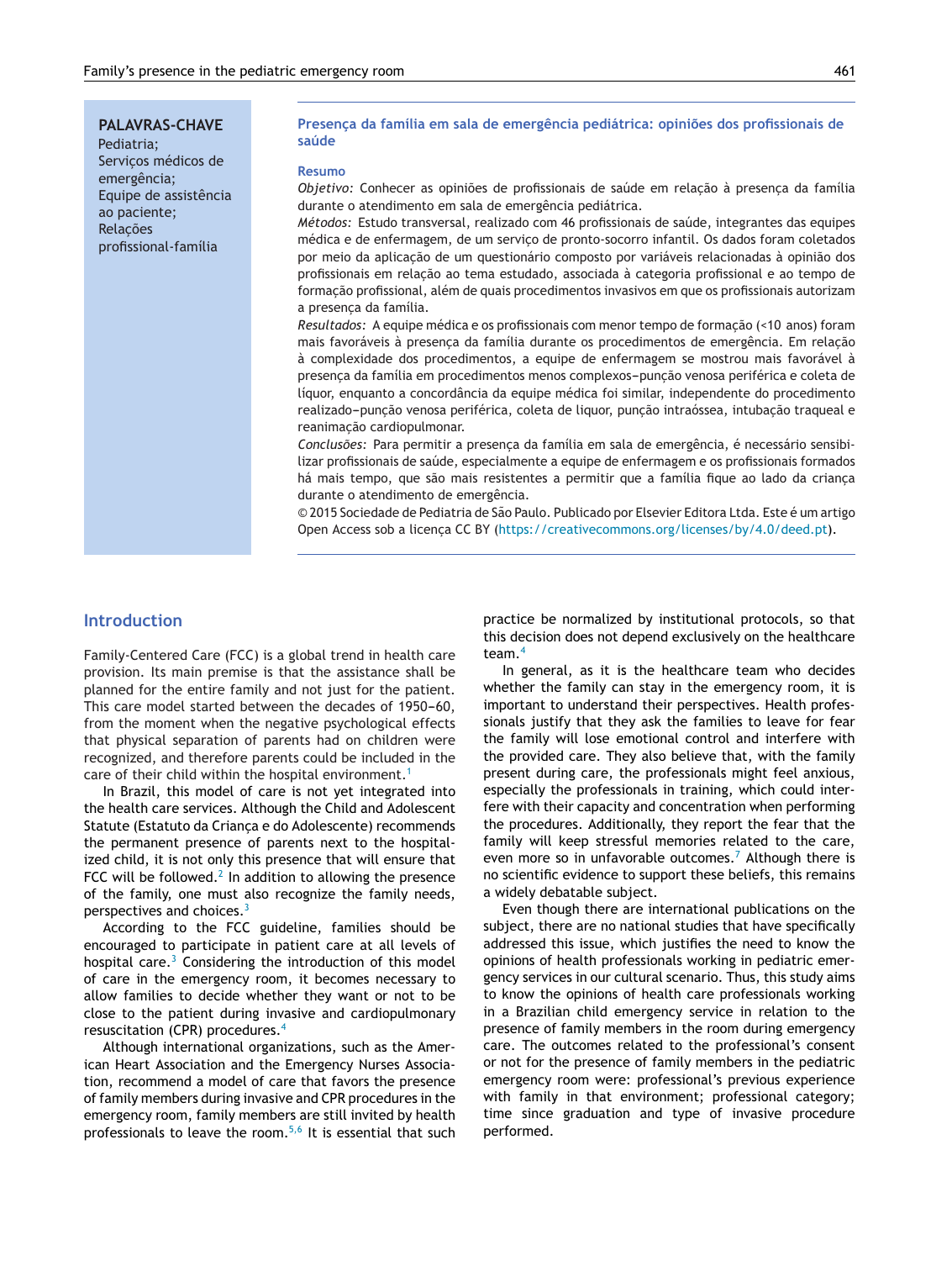## **Method**

This was a cross-sectional study, performed by applying a questionnaire in the child emergency room of Hospital Universitário (HU) of Universidade de São Paulo (USP). The study site is a secondary-care public teaching hospital, which treats children from birth to 14 years of age. This service has no protocol that regulates the presence of family members in the emergency room, but this practice is often accepted by health professionals in the unit. The decision to allow or not the presence of family members in the emergency room is made at the time of treatment.

Study subjects were professionals from the multidisciplinary team working in the emergency care service, consisting of physicians and medical residents, nurses, nursing technicians and assistants. The other professionals of the multidisciplinary team were not included, because only the medical and nursing staffs work at the study site. No exclusion criteria were defined to select the sample.

The participants were addressed by the main investigator, a nurse from that sector, and received, after signing the Informed Consent Form, a questionnaire consisting of variables related to age, gender, professional category, time since graduation, whether professionals had had a previous experience with the presence of family members in the emergency room (yes or no) and during which invasive procedures health professionals would allow the presence of the family (peripheral venous puncture, CSF sample collection, intraosseous puncture, intubation and CPR). For this last item, the participants were able to check as many items as they considered adequate.

To better understand the views of professionals on the assessed subject, qualitative questions were included, with the first one being ''who do you think must decide whether the family can stay in the emergency care room?'' Another question was also made that allowed assessing the reasons why professionals include or exclude the families from the room - "What do you think about the presence of family members in the emergency room during the child's care?"

The questionnaire was created by the authors, based on evidence of studies available in the international literature. The final version was submitted to examiners - professionals that were experts in the assessed subject and experienced in the construction of tools  $-$  to assess the clarity and the semantic aspect of the questions. Considering the positive tool assessment, a pilot study was not carried out. The participants agreed to return the filled out questionnaire to the main investigator one week after receiving it.

To allow statistical analysis, the professionals were grouped according to their professional category: medical staff (doctors and residents) and nursing staff (nurses, nursing technicians and assistants). Another group was created in relation to time since graduation: less than 10 years and 10 years or more after graduation. As the professionals' answers to the qualitative question ''who do you think should decide whether the family can stay in the emergency care room?'' were only: family or health professionals, these two groups of responses were grouped and the statistical analysis steps were followed, according to the variables professional category and time since graduation.

In order to verify the existence of a statistical association between allowing the presence of family members in the emergency room, the professional category, time since graduation and who must decide whether the family can be present during care, chi-square test or Fisher's exact test were used. $8$  Regarding the association between allowing the presence of family members in the emergency room and the type of procedure performed, generalized estimating equations with binomial distribution function and logit association were applied. $9$  All tests were performed using a 5% significance level, and SPSS15.0 software (IBM, Chicago, USA) was used for the statistical analyses.

The analysis of the answers given to the qualitative question ''What do you think about the presence of family members in the emergency room during the child's care?'' followed the thematic coding steps.<sup>[10](#page-6-0)</sup> Initially, the data were interpreted individually and codes were developed that were appropriate to the opinion of each participant. Subsequently, the data were grouped by their similarities, among them the reasons why professionals allow or do not allow families to stay in the emergency room.

The study was approved by the HU USP's (protocol 1182/12) and Escola de Enfermagem da USP's Institutional Review Board (protocol 1102/2011). The data collection was carried out in March 2012.

### **Results**

All health unit professionals (*n*=46) were invited to participate in the study, and the return rate of the questionnaires was 100%. Most professionals were females (78.3%) and belonged to the nursing staff (56.5%), reported they had already provided care in the emergency room when the family was present (95.7%), and had 10 years or more since graduation (65.2%). When considering the distribution among the professional categories and the time since graduation: 70% of the nursing team had 10 or more years since graduation, while only 30% of the medical staff had the same period of time since graduation.

As almost the entire sample had had the experience of providing care with the presence of the family in the emergency room, the statistical association between this variable and the professionals' opinion regarding the analyzed practice was not carried out.

According to [Table](#page-3-0) 1, the opinion of the professionals regarding the presence of family members in the emergency room was not associated to the professional category for any of the studied procedures. The data suggest, however, that the medical staff was more favorable to the presence of the family for all assessed invasive procedures, compared to the nursing staff.

[Table](#page-3-0) 2 shows that professionals with less time since graduation considered, as compared to those with 10 years or more since graduation, that the family can be present while the staff is performing tracheal intubations and CPR procedures (*p*=0.007 and *p*=0.024, respectively). For other procedures, the data also indicate, although without statistical association, that professionals more recently graduated are more favorable to the family's presence in the emergency room.

Most professionals (69.8%) believe that it is the health professionals' decision to allow or not families to stay during treatment in the emergency room. Professionals with less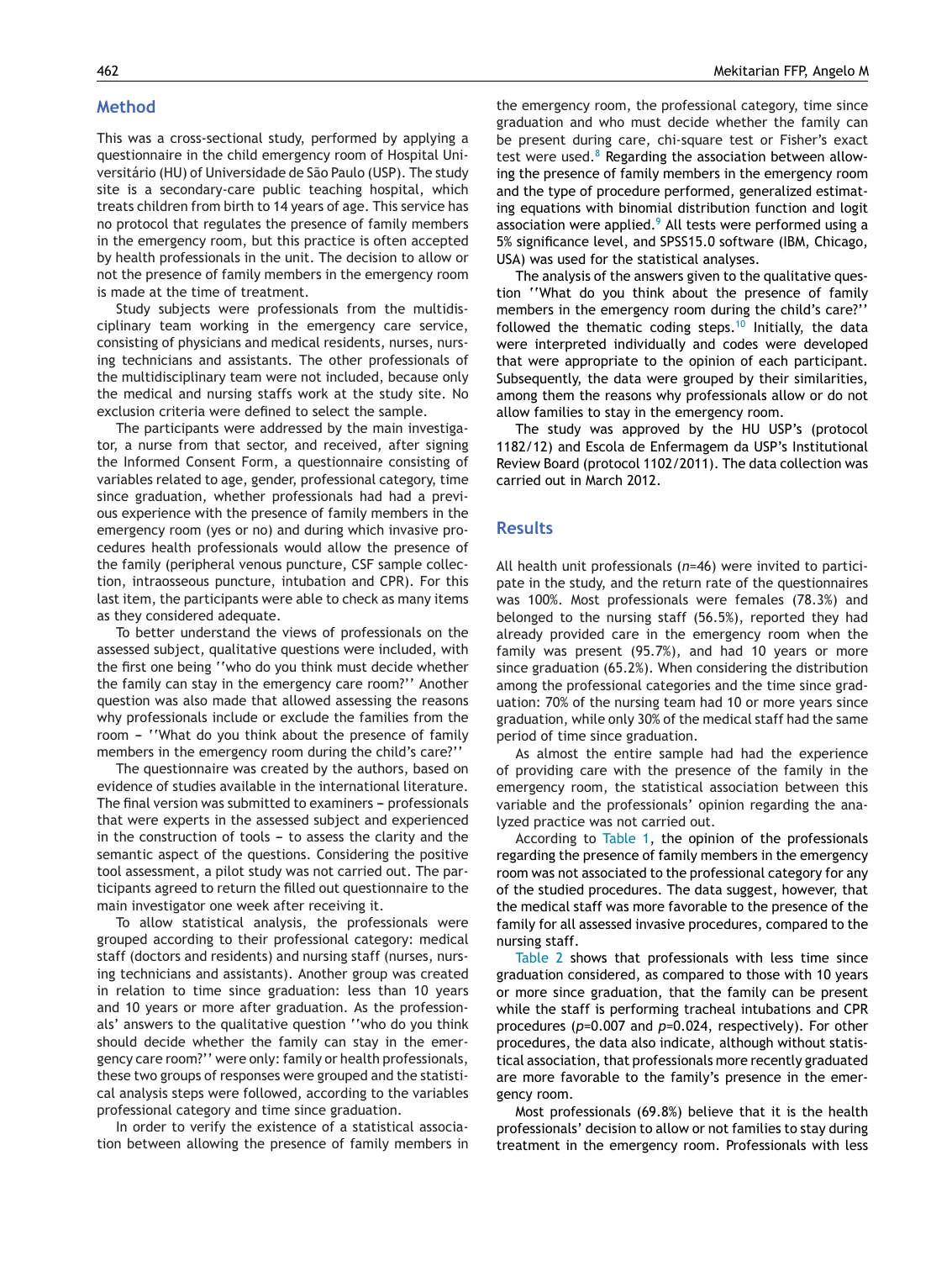<span id="page-3-0"></span>

|  | Table 1 Health care professionals' opinion regarding the presence of family members in the pediatric emergency room, |  |  |  |  |  |  |
|--|----------------------------------------------------------------------------------------------------------------------|--|--|--|--|--|--|
|  | according to the professional category and type of procedure performed.                                              |  |  |  |  |  |  |

| Invasive procedure/favorable<br>to the family's presence? | Medical staff<br>$n$ (%) | Nursing staff<br>n(%) | Total<br>$n$ (%)     | <i>p</i> -value |
|-----------------------------------------------------------|--------------------------|-----------------------|----------------------|-----------------|
| Peripheral venous puncture<br>Yes                         | 20(100.0)                | 26(100.0)             | 46 (100.0)           | a               |
| <b>CSF</b> collection<br>Yes<br>No                        | 19(95.0)<br>1(5.0)       | 23(88.5)<br>3(11.5)   | 42 (91.3)<br>4(8.7)  | 0.622           |
| Intraosseous puncture<br>Yes<br>No                        | 15(75.0)<br>5(25.0)      | 15(57.7)<br>11(42.3)  | 30(65.2)<br>16(34.8) | 0.222           |
| Tracheal intubation<br>Yes<br>No                          | 14(70.0)<br>6(30.0)      | 11(42.3)<br>15(57.7)  | 25(54.3)<br>21(45.7) | 0.062           |
| <b>CPR</b><br>Yes<br>No                                   | 13(65.0)<br>7(35.0)      | 11(42.3)<br>15(57.7)  | 24(52.2)<br>22(47.8) | 0.127           |
| Total                                                     | 20(100.0)                | 26(100.0)             | 46 (100.0)           |                 |

CSF, cerebrospinal fluid; CPR, cardiopulmonary resuscitation.

a All professionals accept the family's presence for this procedure.

than 10 years since graduation are more inclined to accept (*p*=0.034) that families should participate in this decision ([Table](#page-4-0) 3).

Regarding the association between the presence of family members in the pediatric emergency room and the complexity of the performed procedures, the following increasing order of acceptance was observed ([Table](#page-4-0) 4): peripheral venous puncture, CSF sample collection,

intraosseous puncture, tracheal intubation and CPR. The nursing staff was more favorable to the family's presence in less complex procedures (peripheral venous puncture and CSF sample collection; *p*<0.001) compared to more complex procedures (intraosseous puncture, intubation and CPR). However, the agreement of the medical team regarding the presence of family members was similar (*p*=0.124), regardless of the performed procedure.

**Table 2** Health care professionals' opinion regarding the family's presence in pediatric emergency room, according to time since graduation and type of procedure.

| Invasive procedure/favorable              | Time since graduation           | Total                 | <i>p</i> -value      |                  |
|-------------------------------------------|---------------------------------|-----------------------|----------------------|------------------|
| to the family's presence?                 | $\langle$ 10 years <i>n</i> (%) | $\geq$ 10 years n (%) | $n$ (%)              |                  |
| Peripheral venous puncture<br>Yes         | 16(100.0)                       | 30(100.0)             | 46 (100.0)           | a                |
| <b>CSF</b> collection<br>Yes<br><b>No</b> | 16(100.0)<br>0(0.0)             | 26(86.7)<br>4(13.3)   | 42 (91.3)<br>4(8.7)  | 0.282<br>$\star$ |
| Intraosseous puncture<br>Yes<br><b>No</b> | 13(81.3)<br>3(18.8)             | 17(56.7)<br>13(43.3)  | 30(65.2)<br>16(34.8) | 0.095            |
| Tracheal intubation<br>Yes<br><b>No</b>   | 13(81.3)<br>3(18.8)             | 12(40.0)<br>18(60.0)  | 25(54.3)<br>21(45.7) | 0.007            |
| <b>CPR</b><br>Yes<br>No                   | 12(75.0)<br>4(25.0)             | 12(40.0)<br>18(60.0)  | 24(52.2)<br>22(47.8) | 0.024            |
| Total                                     | 16(100.0)                       | 30(100.0)             | 46 (100.0)           |                  |

CPR, cardiopulmonary resuscitation.

<sup>a</sup> All professionals accept the family's presence for this procedure.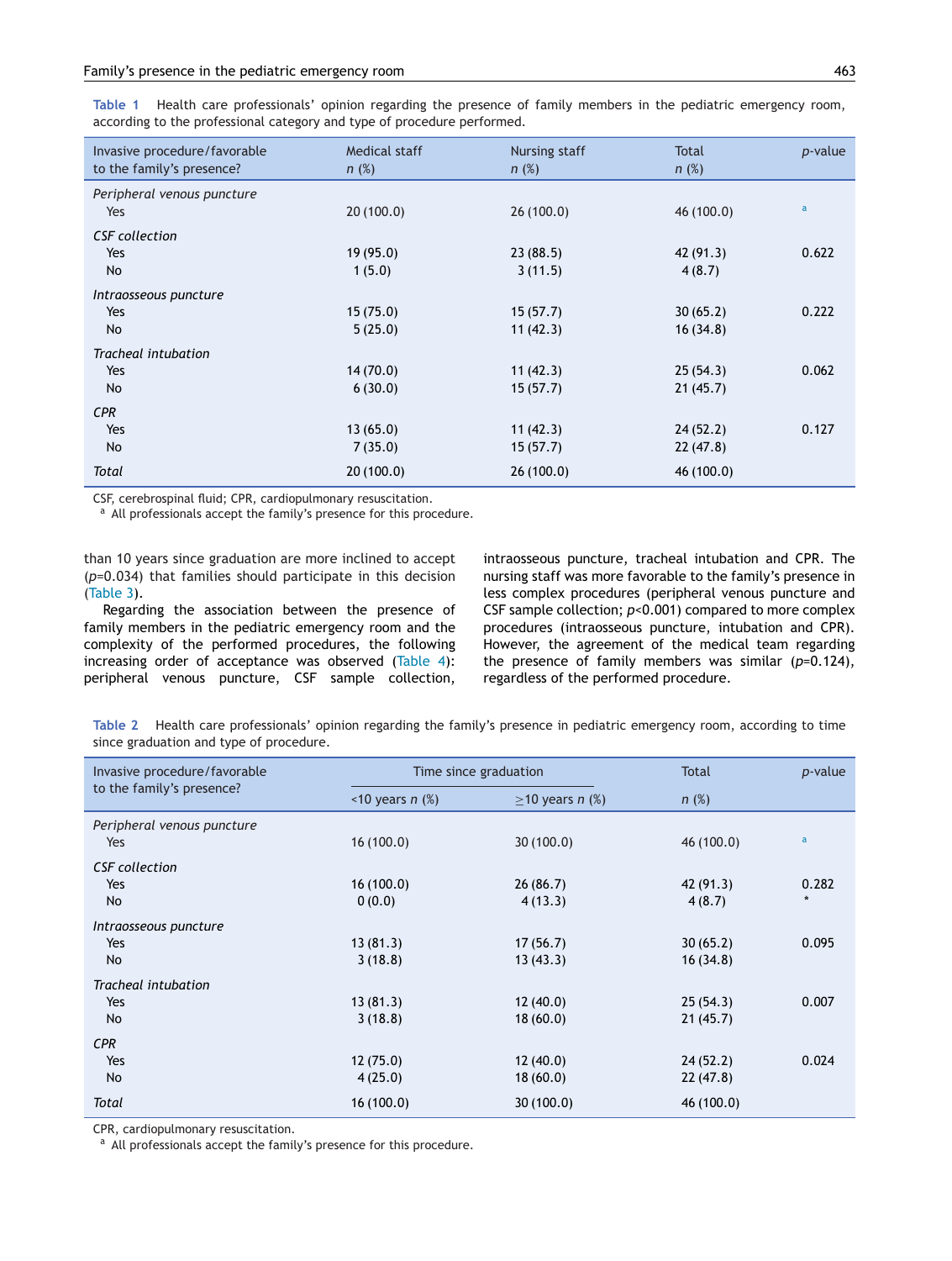|                       |                  | Who should decide whether or not the family can<br>stay in the emergency room |       |  |
|-----------------------|------------------|-------------------------------------------------------------------------------|-------|--|
|                       | Family $n$ $%$ ) | Health care professionals $n$ (%)                                             |       |  |
| Professional category |                  |                                                                               | 0.707 |  |
| Medical staff         | 6(33.3)          | 12(66.7)                                                                      |       |  |
| Nursing staff         | 7(28.0)          | 18(72.0)                                                                      |       |  |
| Time since graduation |                  |                                                                               | 0.034 |  |
| <10 years             | (53.3)           | 7(46.7)                                                                       |       |  |
| $\geq$ 10 years       | 5(17.9)          | 23(82.1)                                                                      |       |  |
| Total                 | 13(30.2)         | 30(69.8)                                                                      |       |  |
|                       |                  |                                                                               |       |  |

<span id="page-4-0"></span>**Table 3** Opinion about who should decide if the family may or may not be present during emergency procedures in a pediatric emergency room, according to professional category and time since graduation.

Three cases were excluded from this analysis due to the impossibility of determining the answer to this question.

**Table 4** Opinion of each professional category regarding the presence of family members in the pediatric emergency room according to the procedure performed.

| Professional category | Invasive procedure         |               | Favorable to the presence of family<br>members in the emergency room? | Total | <i>p</i> -value |
|-----------------------|----------------------------|---------------|-----------------------------------------------------------------------|-------|-----------------|
|                       |                            | No $n$ $(\%)$ | Yes $n$ $(\%)$                                                        |       |                 |
| <b>Nursing</b>        | Peripheral venous puncture | 0(0.0)        | 26(100.0)                                                             | 26    | < 0.001         |
| staff                 | <b>CSF</b> collection      | 3(11.5)       | 23(88.5)                                                              | 26    |                 |
|                       | Intraosseous puncture      | 11(42.3)      | 15(57.7)                                                              | 26    |                 |
|                       | Tracheal intubation        | 15(57.7)      | 11(42.3)                                                              | 26    |                 |
|                       | <b>CPR</b>                 | 15(57.7)      | 11(42.3)                                                              | 26    |                 |
| Medical               | Peripheral venous puncture | 0(0.0)        | 20(100.0)                                                             | 20    | 0.124           |
| staff                 | <b>CSF</b> collection      | 1(5.0)        | 19(95.0)                                                              | 20    |                 |
|                       | Intraosseous puncture      | 5(25.0)       | 15(75.0)                                                              | 20    |                 |
|                       | Tracheal intubation        | 6(30.0)       | 14(70.0)                                                              | 20    |                 |
|                       | <b>CPR</b>                 | 7(35.0)       | 13(65.0)                                                              | 20    |                 |
| Total                 | Peripheral venous puncture | 0(0.0)        | 46 (100.0)                                                            | 46    | < 0.001         |
|                       | <b>CSF</b> collection      | 4(8.7)        | 42(91.3)                                                              | 46    |                 |
|                       | Intraosseous puncture      | 16(34.8)      | 30(65.2)                                                              | 46    |                 |
|                       | Tracheal intubation        | 21(45.7)      | 25(54.3)                                                              | 46    |                 |
|                       | <b>CPR</b>                 | 22(47.8)      | 24(52.2)                                                              | 46    |                 |

The reasons why professionals include families in the emergency room were: to have the family observe their efforts to save the child's life; to have the family provide important information about the patient; it is the family's right to be there, and to have the family provide reassurance to the child. The reasons that led them to exclude families were: professionals do not have time to pay attention to the families, the family presence hinders training provided to students, the family interferes with the professionals' work, the need for a professional to stay with the family, and family keeps negative memories of the care.

## **Discussion**

This study is a pioneer in the national literature on the opinion of health professionals working in a children's emergency room regarding the presence of family members in the ER. As, in general, the health professionals are the ones who decide whether the family will be allowed to stay in the emergency care room, knowing their opinions is essential to draw strategies that can modify the health care team's approach and recognize the family's needs in the emergency environment.

The number of professionals who reported having participated in an emergency call when the family was present is far superior to those previously reported in the literature  $-23.1-70.1\%$ .<sup>[11,12](#page-6-0)</sup> This finding could mean a positive scenario for the implementation of strategies of the FCC care model, as the previous experience with the presence of family members in the emergency room has shown to be the most favorable determinant for attaining this practice.<sup>[13](#page-6-0)</sup>

Although the medical staff was more favorable to the presence of family members in the emergency room than the nursing staff, this result contrasts those described in the literature.[14,15](#page-6-0) It is noteworthy that the studies described in the international literature do not include the perspectives of nursing assistants and technicians.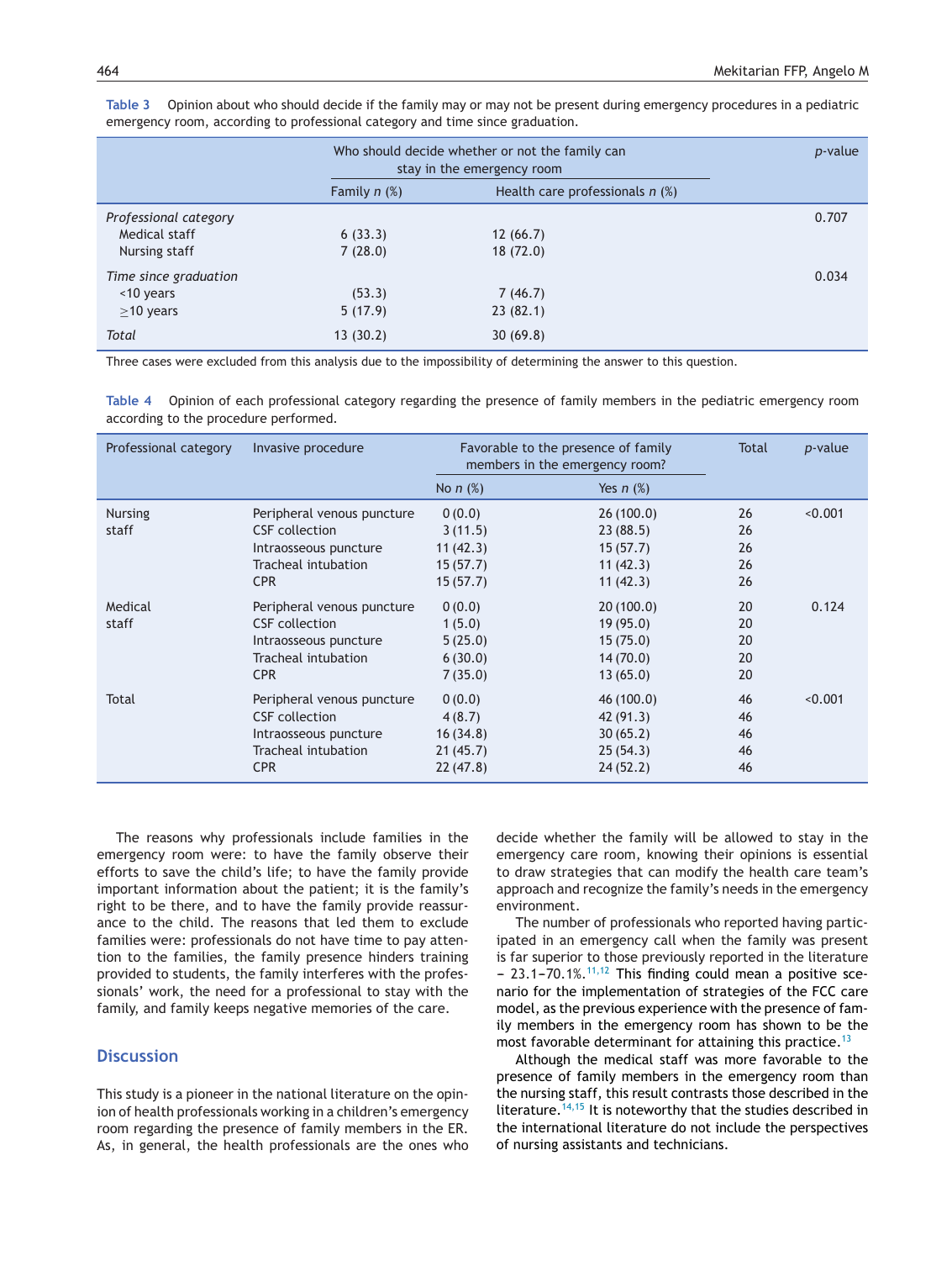<span id="page-5-0"></span>The fact that professionals with less time since graduation are more favorable to the presence of family members during emergency care reinforces the observed results regarding the fact that the medical staff was more favorable to the family's presence in the emergency room, since most of these professionals (70%) had graduated less than 10 years before. There is no correlation in the literature between time of experience in emergency services and actions taken by the professionals regarding the presence of the family in the emergency room.<sup>[16](#page-6-0)</sup>

Most professionals believe that the family should not participate in the decision-making regarding their own presence in the emergency room. These data mainly reflect the views of the professionals with longer time since graduation. Results available in the literature also show that health professionals disregard the family's autonomy in this decision-making process.<sup>[12,17](#page-6-0)</sup>

The increased practice related to less invasive procedures in daily life seems to give professionals a greater degree of confidence in carrying out these procedures, which could explain the findings in the literature,  $17,18$  which show that the more invasive the procedure, the less often professionals are favorable to the presence of the family. However, in our study, only the nursing staff demonstrated this preference regarding the family presence only for the less invasive procedures.

The reasons that led professionals to allow or not the presence of family members in the emergency room were similar to those given by doctors and nurses in international studies, showing that the cultural context had little impact on the perception of the health team to decide to allow or not the family to be present during emergency care.<sup>19-21</sup> It is essential that the needs of the families, even in emergency situations, be taken into consideration during the provided care, as the family's presence in a situation in which the health team members are not prepared to recognize their needs may have more negative consequences for the families than not being close to their relative. $22$  Studies have shown that, when the option is given, the families usually choose to stay during emergency care, and their presence helps the mourning process in case of death, provides a more effective communication with the multidisciplinary team and allows them to verify that all the necessary efforts were made to save the patient's life.  $23,24$ 

A favorable environment to promote the family's presence in the emergency room includes the development of a professional awareness program for the team's capacitation to include families in this scenario and recognize the benefits that the family members bring to emergency care. $25$  It is necessary to create strategies to allow families to be present in the emergency room, by considering their needs. This can be achieved by assigning a health care team member to stay exclusively with the family, providing support to their psychosocial needs, which may contribute to the lack of stressful memories in the future. In addition, this professional - which can be any member of the multidisciplinary team  $-$  must evaluate the family's emotional responses to the procedures, anticipating possible interruptions during care. $26$  However, to create this favorable context in our cultural reality, first of all it is necessary to recognize that the Brazilian pediatric emergency situation differs from those described in the international scenario,

and it is marked by health professionals' work overload due to the overcrowding of emergency rooms and by limited resources - human, physical, and available materials. Moreover, unrestricted access to emergency services results in long waiting time for users, which causes distress and stress to the health team, who performs under a greater work demand than they are prepared to meet.<sup>[27,28](#page-6-0)</sup>

This study has as limitation the exposure of professionals' perception in a given reality and context that cannot be fully replicated in other emergency scenarios. However, it is an excellent tool for future studies to establish strategies to include families in the emergency room. It is still necessary to carry out national studies that assess the perceptions of families in this context and the creation of a protocol that will regulate this care practice, adapted to our care and cultural reality.

Finally, the study concludes that the medical staff and health care professionals with less than 10 years since graduation are more favorable to the presence of family members in the emergency room when compared to the other professionals. The reasons why professionals do not allow family members to stay in the emergency room are related to discomfort and insecurity felt by professionals due to the presence of family members during care. On the other hand, the reasons that make them allow the presence of the families in this scenario are often associated to the objective of facilitating their own work, disregarding the families' real needs.

## **Funding**

This study did not receive funding.

## **Conflicts of interest**

The authors declare no conflicts of interest.

#### **References**

- 1. [Jolley](http://refhub.elsevier.com/S2359-3482(15)00046-9/sbref0145) [J,](http://refhub.elsevier.com/S2359-3482(15)00046-9/sbref0145) [Shields](http://refhub.elsevier.com/S2359-3482(15)00046-9/sbref0145) [L.](http://refhub.elsevier.com/S2359-3482(15)00046-9/sbref0145) [The](http://refhub.elsevier.com/S2359-3482(15)00046-9/sbref0145) [evolution](http://refhub.elsevier.com/S2359-3482(15)00046-9/sbref0145) [of](http://refhub.elsevier.com/S2359-3482(15)00046-9/sbref0145) [family-centered](http://refhub.elsevier.com/S2359-3482(15)00046-9/sbref0145) [care.](http://refhub.elsevier.com/S2359-3482(15)00046-9/sbref0145) [J](http://refhub.elsevier.com/S2359-3482(15)00046-9/sbref0145) [Pediatr](http://refhub.elsevier.com/S2359-3482(15)00046-9/sbref0145) [Nurs.](http://refhub.elsevier.com/S2359-3482(15)00046-9/sbref0145) 2009;24:164-70.
- 2. [Cruz](http://refhub.elsevier.com/S2359-3482(15)00046-9/sbref0150) [AC,](http://refhub.elsevier.com/S2359-3482(15)00046-9/sbref0150) [Angelo](http://refhub.elsevier.com/S2359-3482(15)00046-9/sbref0150) [M.](http://refhub.elsevier.com/S2359-3482(15)00046-9/sbref0150) [Cuidado](http://refhub.elsevier.com/S2359-3482(15)00046-9/sbref0150) [centrado](http://refhub.elsevier.com/S2359-3482(15)00046-9/sbref0150) [na](http://refhub.elsevier.com/S2359-3482(15)00046-9/sbref0150) [família](http://refhub.elsevier.com/S2359-3482(15)00046-9/sbref0150) [em](http://refhub.elsevier.com/S2359-3482(15)00046-9/sbref0150) [pedi](http://refhub.elsevier.com/S2359-3482(15)00046-9/sbref0150)[atria:](http://refhub.elsevier.com/S2359-3482(15)00046-9/sbref0150) [redefinindo](http://refhub.elsevier.com/S2359-3482(15)00046-9/sbref0150) [os](http://refhub.elsevier.com/S2359-3482(15)00046-9/sbref0150) [relacionamentos.](http://refhub.elsevier.com/S2359-3482(15)00046-9/sbref0150) [Cienc](http://refhub.elsevier.com/S2359-3482(15)00046-9/sbref0150) [Cuid](http://refhub.elsevier.com/S2359-3482(15)00046-9/sbref0150) [Saude.](http://refhub.elsevier.com/S2359-3482(15)00046-9/sbref0150)  $2011:10:861-5.$
- 3. Institute for Family-Centered Care. Advancing the practice of patient and family centered care: how to get started. Available from: [http://www.ipfcc.org/pdf/getting](http://www.ipfcc.org/pdf/getting_started.pdf) started.pdf [accessed 20.11.14].
- 4. [Mc](http://refhub.elsevier.com/S2359-3482(15)00046-9/sbref0160) [Alvin](http://refhub.elsevier.com/S2359-3482(15)00046-9/sbref0160) [SS,](http://refhub.elsevier.com/S2359-3482(15)00046-9/sbref0160) [Carew-Lyons](http://refhub.elsevier.com/S2359-3482(15)00046-9/sbref0160) [A.](http://refhub.elsevier.com/S2359-3482(15)00046-9/sbref0160) [Family](http://refhub.elsevier.com/S2359-3482(15)00046-9/sbref0160) [presence](http://refhub.elsevier.com/S2359-3482(15)00046-9/sbref0160) [during](http://refhub.elsevier.com/S2359-3482(15)00046-9/sbref0160) [resusci](http://refhub.elsevier.com/S2359-3482(15)00046-9/sbref0160)[tation](http://refhub.elsevier.com/S2359-3482(15)00046-9/sbref0160) [and](http://refhub.elsevier.com/S2359-3482(15)00046-9/sbref0160) [invasive](http://refhub.elsevier.com/S2359-3482(15)00046-9/sbref0160) [procedures](http://refhub.elsevier.com/S2359-3482(15)00046-9/sbref0160) [in](http://refhub.elsevier.com/S2359-3482(15)00046-9/sbref0160) [pediatric](http://refhub.elsevier.com/S2359-3482(15)00046-9/sbref0160) [critical](http://refhub.elsevier.com/S2359-3482(15)00046-9/sbref0160) [care:](http://refhub.elsevier.com/S2359-3482(15)00046-9/sbref0160) [a](http://refhub.elsevier.com/S2359-3482(15)00046-9/sbref0160) [systematic](http://refhub.elsevier.com/S2359-3482(15)00046-9/sbref0160) [review.](http://refhub.elsevier.com/S2359-3482(15)00046-9/sbref0160) [Am](http://refhub.elsevier.com/S2359-3482(15)00046-9/sbref0160) [J](http://refhub.elsevier.com/S2359-3482(15)00046-9/sbref0160) [Crit](http://refhub.elsevier.com/S2359-3482(15)00046-9/sbref0160) [Care.](http://refhub.elsevier.com/S2359-3482(15)00046-9/sbref0160) 2014;23:477-85.
- 5. [American](http://refhub.elsevier.com/S2359-3482(15)00046-9/sbref0165) [Heart](http://refhub.elsevier.com/S2359-3482(15)00046-9/sbref0165) [Association.](http://refhub.elsevier.com/S2359-3482(15)00046-9/sbref0165) [Part](http://refhub.elsevier.com/S2359-3482(15)00046-9/sbref0165) [2:](http://refhub.elsevier.com/S2359-3482(15)00046-9/sbref0165) [Ethical](http://refhub.elsevier.com/S2359-3482(15)00046-9/sbref0165) [issues.](http://refhub.elsevier.com/S2359-3482(15)00046-9/sbref0165) [Circulation.](http://refhub.elsevier.com/S2359-3482(15)00046-9/sbref0165) 2005:112:IV6-[11.](http://refhub.elsevier.com/S2359-3482(15)00046-9/sbref0165)
- 6. [Egging](http://refhub.elsevier.com/S2359-3482(15)00046-9/sbref0170) [D,](http://refhub.elsevier.com/S2359-3482(15)00046-9/sbref0170) [Crowley](http://refhub.elsevier.com/S2359-3482(15)00046-9/sbref0170) [M,](http://refhub.elsevier.com/S2359-3482(15)00046-9/sbref0170) [Arruda](http://refhub.elsevier.com/S2359-3482(15)00046-9/sbref0170) [T,](http://refhub.elsevier.com/S2359-3482(15)00046-9/sbref0170) [et](http://refhub.elsevier.com/S2359-3482(15)00046-9/sbref0170) [al.](http://refhub.elsevier.com/S2359-3482(15)00046-9/sbref0170) [Emergency](http://refhub.elsevier.com/S2359-3482(15)00046-9/sbref0170) [nursing](http://refhub.elsevier.com/S2359-3482(15)00046-9/sbref0170) [resource:](http://refhub.elsevier.com/S2359-3482(15)00046-9/sbref0170) [family](http://refhub.elsevier.com/S2359-3482(15)00046-9/sbref0170) [presence](http://refhub.elsevier.com/S2359-3482(15)00046-9/sbref0170) [during](http://refhub.elsevier.com/S2359-3482(15)00046-9/sbref0170) [invasive](http://refhub.elsevier.com/S2359-3482(15)00046-9/sbref0170) [procedures](http://refhub.elsevier.com/S2359-3482(15)00046-9/sbref0170) [and](http://refhub.elsevier.com/S2359-3482(15)00046-9/sbref0170) [resuscitation](http://refhub.elsevier.com/S2359-3482(15)00046-9/sbref0170) [in](http://refhub.elsevier.com/S2359-3482(15)00046-9/sbref0170) [the](http://refhub.elsevier.com/S2359-3482(15)00046-9/sbref0170) [emergency](http://refhub.elsevier.com/S2359-3482(15)00046-9/sbref0170) [department.](http://refhub.elsevier.com/S2359-3482(15)00046-9/sbref0170) [J](http://refhub.elsevier.com/S2359-3482(15)00046-9/sbref0170) [Emerg](http://refhub.elsevier.com/S2359-3482(15)00046-9/sbref0170) [Nurs.](http://refhub.elsevier.com/S2359-3482(15)00046-9/sbref0170) [2011;37:469](http://refhub.elsevier.com/S2359-3482(15)00046-9/sbref0170)[-73.](http://refhub.elsevier.com/S2359-3482(15)00046-9/sbref0170)
- 7. [Nishisaki](http://refhub.elsevier.com/S2359-3482(15)00046-9/sbref0175) [A,](http://refhub.elsevier.com/S2359-3482(15)00046-9/sbref0175) [Diekema](http://refhub.elsevier.com/S2359-3482(15)00046-9/sbref0175) [DS.](http://refhub.elsevier.com/S2359-3482(15)00046-9/sbref0175) [Mind](http://refhub.elsevier.com/S2359-3482(15)00046-9/sbref0175) [the](http://refhub.elsevier.com/S2359-3482(15)00046-9/sbref0175) [gap](http://refhub.elsevier.com/S2359-3482(15)00046-9/sbref0175) [and](http://refhub.elsevier.com/S2359-3482(15)00046-9/sbref0175) [narrowing](http://refhub.elsevier.com/S2359-3482(15)00046-9/sbref0175) [it:](http://refhub.elsevier.com/S2359-3482(15)00046-9/sbref0175) [family](http://refhub.elsevier.com/S2359-3482(15)00046-9/sbref0175) [presence](http://refhub.elsevier.com/S2359-3482(15)00046-9/sbref0175) [during](http://refhub.elsevier.com/S2359-3482(15)00046-9/sbref0175) [pediatric](http://refhub.elsevier.com/S2359-3482(15)00046-9/sbref0175) [resuscitation](http://refhub.elsevier.com/S2359-3482(15)00046-9/sbref0175) [and](http://refhub.elsevier.com/S2359-3482(15)00046-9/sbref0175) [invasive](http://refhub.elsevier.com/S2359-3482(15)00046-9/sbref0175) [proce](http://refhub.elsevier.com/S2359-3482(15)00046-9/sbref0175)[dures.](http://refhub.elsevier.com/S2359-3482(15)00046-9/sbref0175) [Resuscitation.](http://refhub.elsevier.com/S2359-3482(15)00046-9/sbref0175) 2011;82:655-6.
- 8. [Kirkwood](http://refhub.elsevier.com/S2359-3482(15)00046-9/sbref0180) [BR,](http://refhub.elsevier.com/S2359-3482(15)00046-9/sbref0180) [Sterne](http://refhub.elsevier.com/S2359-3482(15)00046-9/sbref0180) [JAC.](http://refhub.elsevier.com/S2359-3482(15)00046-9/sbref0180) [Essential](http://refhub.elsevier.com/S2359-3482(15)00046-9/sbref0180) [medical](http://refhub.elsevier.com/S2359-3482(15)00046-9/sbref0180) [statistics.](http://refhub.elsevier.com/S2359-3482(15)00046-9/sbref0180) [2nd](http://refhub.elsevier.com/S2359-3482(15)00046-9/sbref0180) [ed.](http://refhub.elsevier.com/S2359-3482(15)00046-9/sbref0180) [Massachusetts:](http://refhub.elsevier.com/S2359-3482(15)00046-9/sbref0180) [Blackwell](http://refhub.elsevier.com/S2359-3482(15)00046-9/sbref0180) [Science;](http://refhub.elsevier.com/S2359-3482(15)00046-9/sbref0180) [2006.](http://refhub.elsevier.com/S2359-3482(15)00046-9/sbref0180)